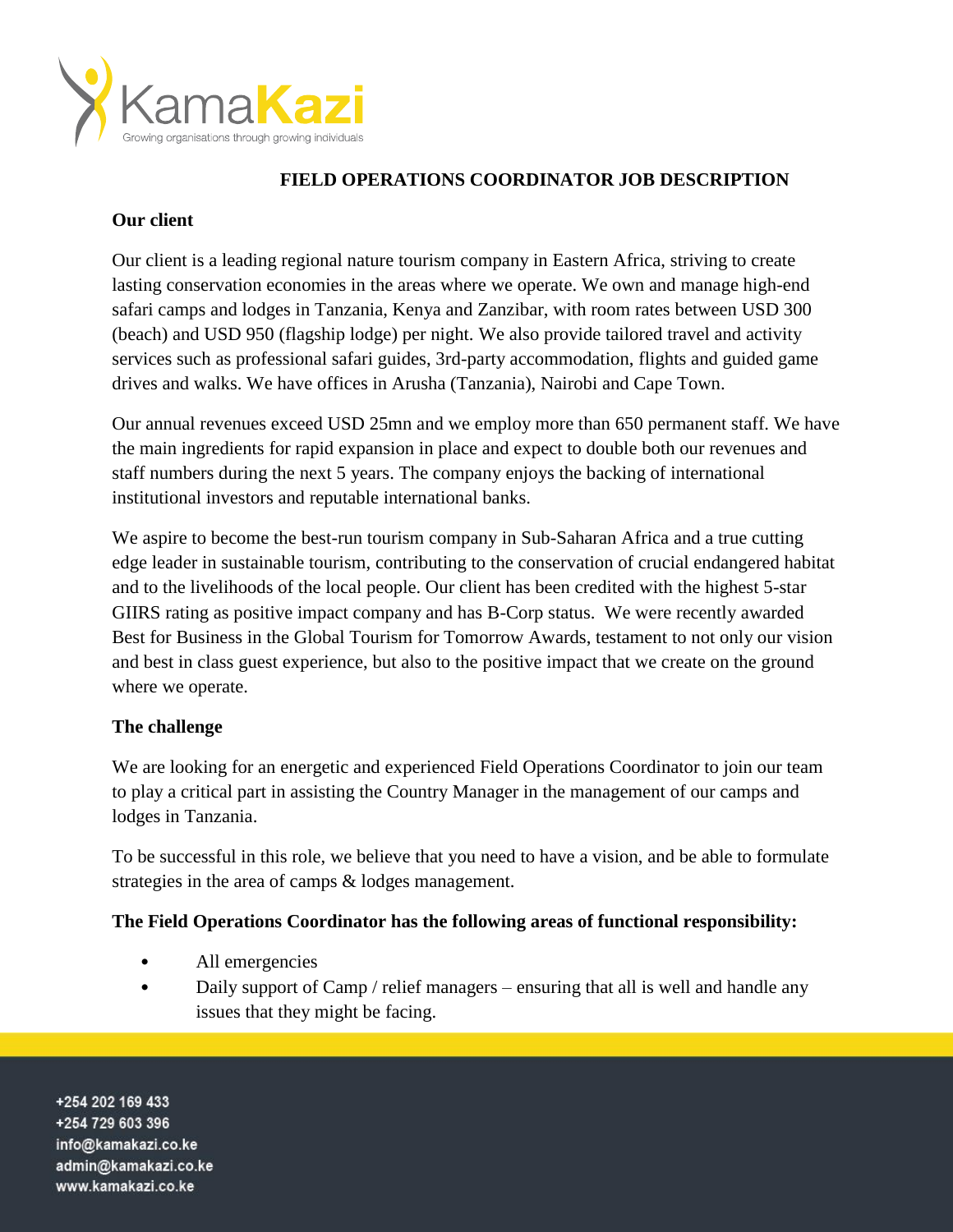

- Daily Operations and Logistics
	- $\checkmark$  Vehicle Movement
	- $\checkmark$  Staff Movement
- Management of finance and budgets for the camps
- Health and Safety for the camps and ensuring adherence to the standards and regulations.
- Stores and resupply working with central operations coordinator
- Workshop and BOH working with Asset Manager
- Line manage the field Operations team and their workshops / stores
- Handle all HR matters in liaison with the HR Manager
- Handle all marketing and sales issues from the camp in liaison with the Sales  $\&$ Marketing team through the Country Manager
- Ensuring all camps are at the company's level of quality and fulfill their service offerings and assisting the Camp Managers with product improvement throughout the year.
- Ensure all camps adhere to the Sustainability policy and program
- Ensure procedures and systems put in place are adhered to.

A comprehensive job description will be given to the successful candidate.

Reporting to the Country Manager, Tanzania your key working relationships will be with the Country Manager, TZ Field Operations team, Camp Managers, Relief Managers, Operations, Camp Crew, Finance, HR, Procurement and Stores.

This is a new position that is available immediately. You will be based and live in Arusha with frequent travel to the camps and lodges in Tanzania.

Tanzanian citizens are highly encouraged to apply

## **Qualifications & Requirements**

We are looking for someone who meets the below criteria;

- Minimum Degree in hotel management
- Minimum 5-10 years of experience in Camp & Lodges Management

+254 202 169 433 +254 729 603 396 info@kamakazi.co.ke admin@kamakazi.co.ke www.kamakazi.co.ke